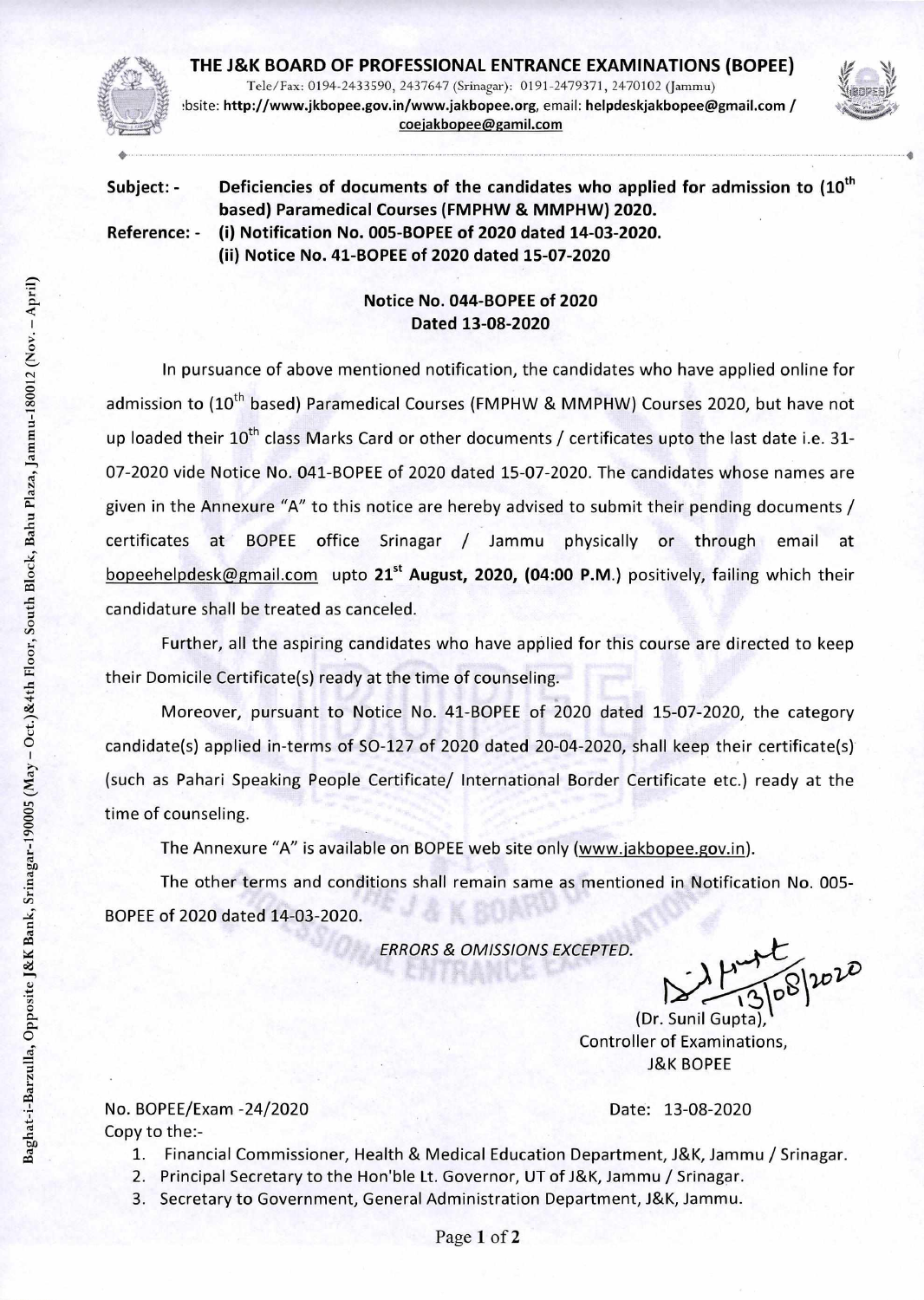- 4. Secretary to Government, ARI & Trainings Department, J&K, Jammu.
- 5. Director Information, J&K, Jammu / srinagar for publication of the Notification in two leading English newspapers of Srinagar/Jammu each having largest circulation **preferably Greater Kashmir, Srinagar and Daily Excelsior, Jammu.**
- 6. Secretary, JKBOPEE.
- 7. Director Doordarshan Kendra, Srinagar/Jammu/Leh/Kargil for favour of wide publicity through daily news bulletin.
- 8. Director, All India Radio, Kashmir, Srinagar/Jammu/Ladakh for favour of wide publicity through daily news bulletin.
- 9. Registrar, J&K State Paramedical Council GMC-Jammu.
- 10. FA/CAO, JKBOPEE for information.
- 11. Deputy Secretary (Legal), J&K BOPEE.
- 12. PS to Chairman, J&K BOPEE for information of the Chairman.
- 13. Incharge I.T. Section, BOPEE.
- 14. Office file.

...11111111 <sup>W</sup>-1 111— •